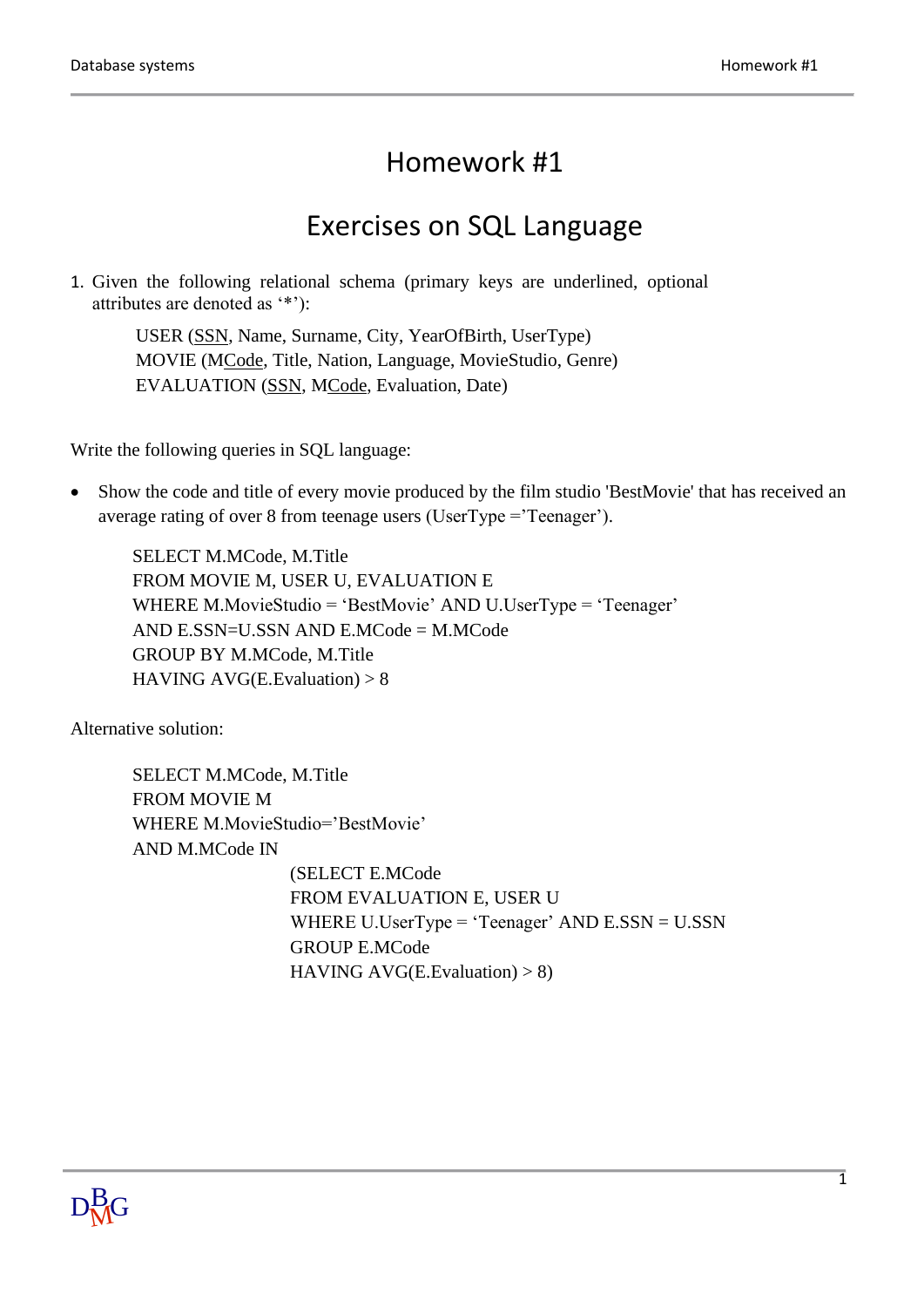2. Given the following relational schema (primary keys are underlined, optional attributes are denoted as '\*'):

> TRAINER (SSN, TName, TSurname, TCity) GYM (GCode, GName, GCity, Address) SPECIALTY (SCode, SName, Description) LESSON (SSN, GCode, Date, SCode, ParticipantsNumber)

Write the following queries in SQL language:

a) Show SSN, name and surname of every personal trainer who gave lessons in at least 3 different gyms located in Turin.

SELECT T.SSN, T.TName, T.TSurname FROM TRAINER T, GYM G, LESSON L WHERE G.City = 'Torino' AND G.GCode=L.GCode AND T.SSN = L.SSN GROUP BY T.SSN, T.TName, T.TSurname HAVING COUNT (DISTINCT L.GCode) >=3

Alternative solution:

 SELECT T.SSN, T.Name, T.Surname FROM TRAINER T WHERE T.SSN IN (SELECT L.SSN FROM LESSON L, GYM G WHERE G.GCity = 'Torino' AND L.GCode = G.GCode GROUP BY L.SSN HAVING COUNT (DISTINCT L.GCode) >=3)